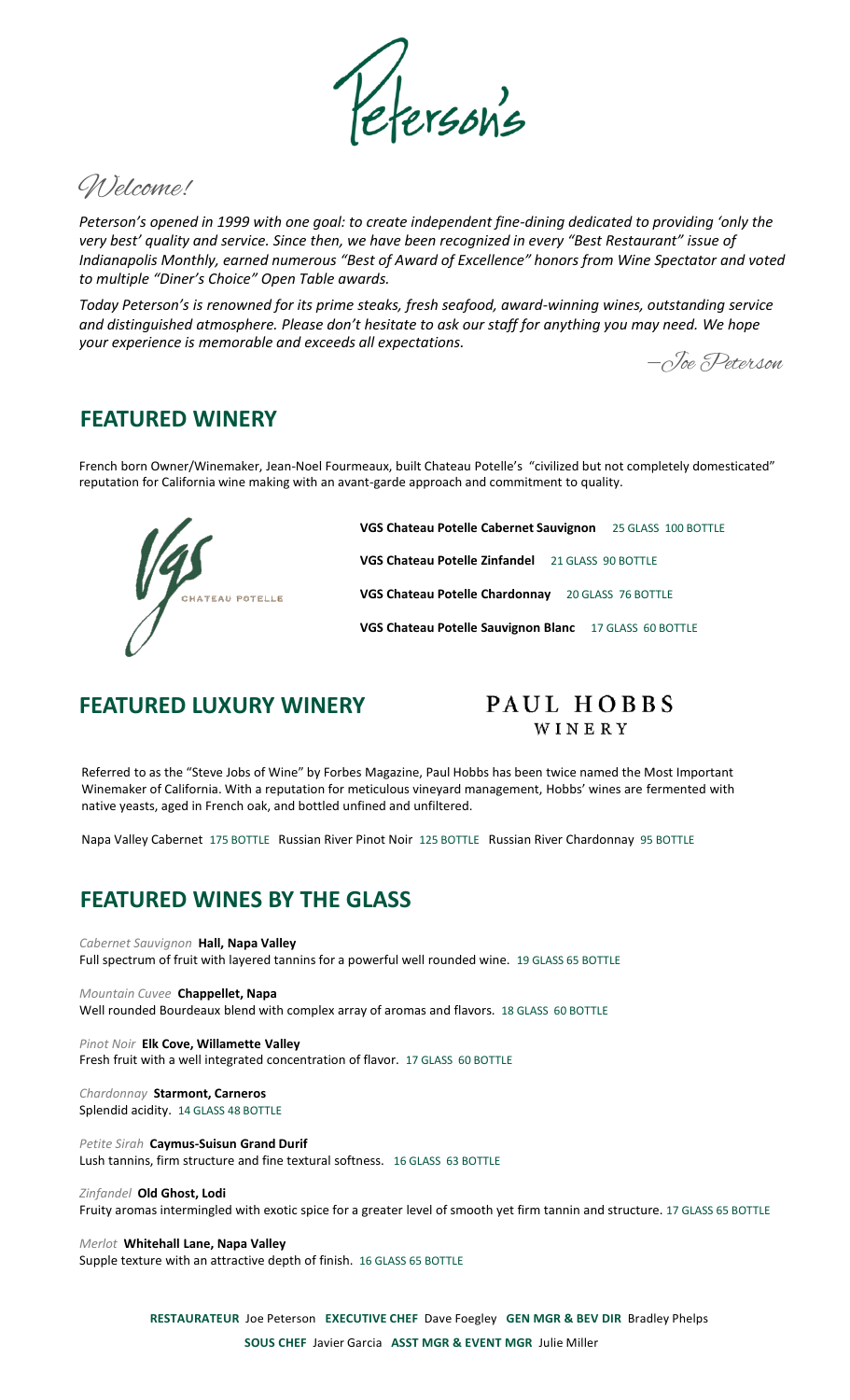# **APPETIZERS**

### **Blue Crab Stuffed Bacon Wrapped Shrimp**

Three Sweet Gulf of Mexico Shrimp, Signature Crab Stuffing, Smoking Goose Applewood Smoked Bacon 24

**Tempura Maine Lobster Fingers** Hunter's Honey Farm Honey Mustard, Peppercorn Infused Drawn Butter, Fresh Lemon 20

**Prime Rib Egg Rolls** *Guest favorite!* Wasabi Horseradish Aioli, Scallions, White Cheddar, Soy Jus 12

**Oysters Rockefeller**  Spinach, Anise, Cream, Pecorino Romano 24

**Portobello Fries**  Panko Parmesan Rosemary Crust, Horseradish Cream 12

#### **Chef's Charcuterie Board**

Locally Produced House-Made Selection of Meats, Stone Fruit, Cheeses, Stone Ground Mustard, Pickles, Toasted Baguettes Small 12 Large 24

**Gunthorp Farms House-Cured Bacon**  Sweet Cherry & Cola Glaze 12

**Chargrilled Oysters**  Herb Butter, Parmesan Topping 22

**Jumbo Lump Crab Cake** Stone Ground Mustard Beurre Blanc, Red Pepper Coulis, Italian Parsley Aioli 17

**Tuna Tartar**  Sweet Chili and Sesame Seasoned Tuna, Wontons, Fresh Chives, Cilantro, Seasoned Daikon Radish, Wasabi Pea Purée 16

**Jumbo Gulf Shrimp** Cocktail Sauce, Fresh Horseradish, Remoulade 16

**Crispy Calamari** Napa Slaw, Ginger Orange Chili Sauce 15

**Oysters of the Day ♦** East & West Coast Fresh Daily Cocktail Sauce, Horseradish, Mignonette 3.75 each

#### **Chilled Seafood Platter**  36 *Serves 2-3* 69 *Serves 4-5*

Gulf Shrimp Cocktail, Select Oysters, Alaskan King Crab, Lump Crab Cocktail, Sesame Seaweed Salad

# **SOUPS & SALADS**

**Chef's Seasonal Soup Du Jour** 8

**Maine Lobster Bisque** Chives, Herb Oil, Lump Maine Lobster Meat 10

**White French Onion Soup** Toasted Brioche, Gruyere Cheese 9

### **Baby Iceberg "The Wedge"**

Danish Blue Cheese Dressing, Asian Pear, Walnut, Red Pepper Coulis, Balsamic Syrup 9

#### **Local Artisan Greens**

Goat Cheese, Dried Cherries, Peppered Pecans, Tarragon & Black Pepper Vinaigrette 11

**Caesar** Hearts of Romaine, Parmigiano Reggiano, Herb Croutons 9

**Baby Spinach** Hard Boiled Egg, Crisp Pancetta, Onions, Tomatoes, Applewood Smoked Bacon Vinaigrette 8



*Peterson's Special Signature Selections Indicates gluten-free menu item*

20 % Gratuity Added To Parties Of Six Or More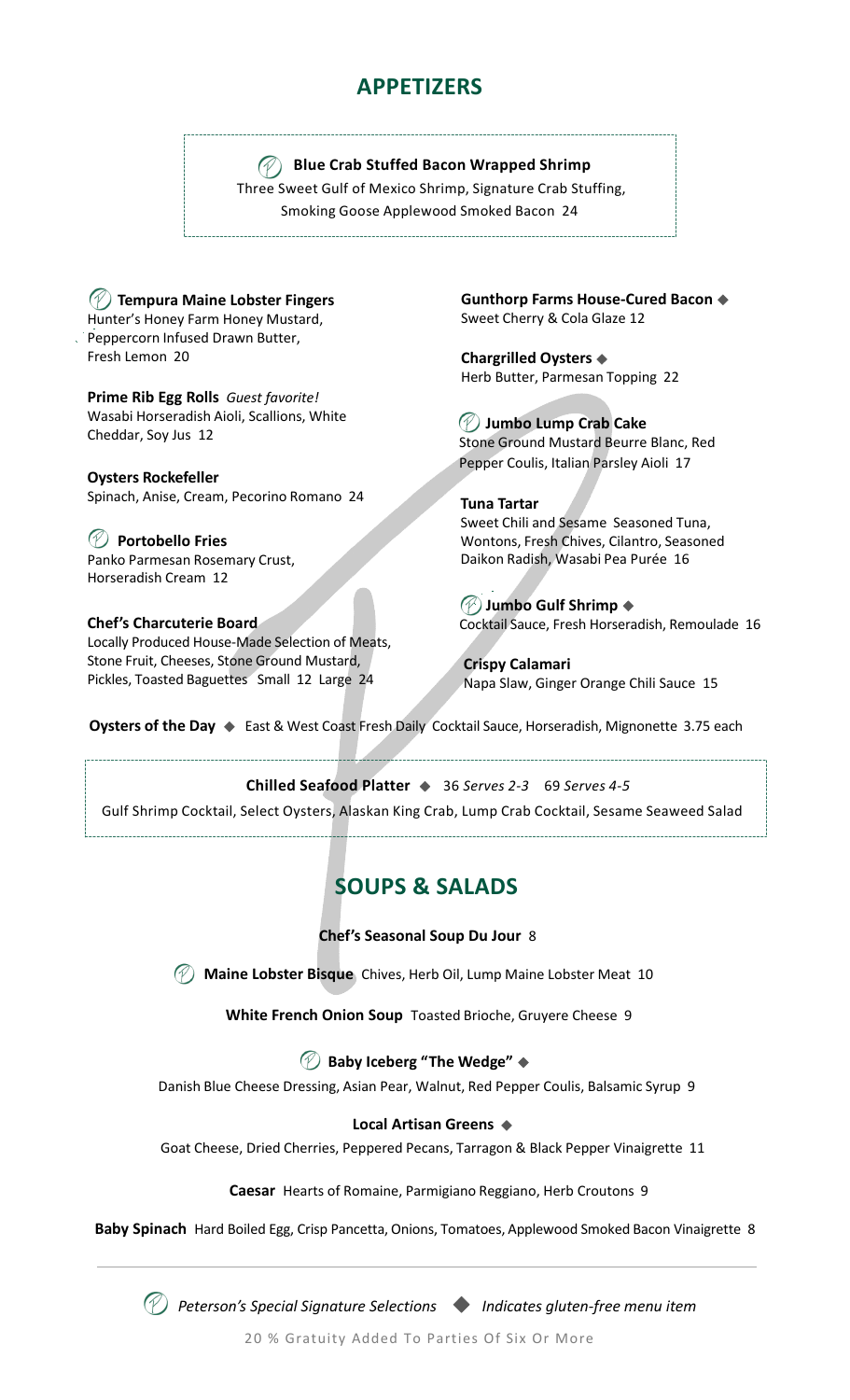# **PRIME SEAFOOD**

#### **Jumbo Grilled Sea Scallops**  37

Pinot Noir Mushroom Risotto, Apple Relish, Crisp Pancetta, Truffle Oil

#### **Organic Salmon Steak ♦ 30**

Horseradish Dill Cream, Fingerling Potatoes, Fresh Spinach

#### **Linguine Ai Frutti di Mare** 32

Nicole Taylor's Linguine, Shrimp, Mussels, Scallops, Pesto Cream Sauce

#### **Oven Roasted Crab Cakes** 34

Fresh Jumbo Lump Crab, Italian Parsley Aioli, Roasted Red Pepper Coulis, Stone Ground Mustard Beurre Blanc

**Bar Harbor Mussels** Bar Harbor, ME 20 House-Made Chorizo, White Wine, Cream, Onion, Tomato Roasted Garlic Crostini

### **Alaskan King Crab Legs**  $\triangle$  68

Full Pound, Split, Drawn Butter, Choice of Side

#### **Twin Lobster Tails ♦ 75**

Two 8 Oz. Tails Grilled or Broiled with Drawn Butter, Choice of Side

## **CHEF D' OEUVRE**

#### **Gunthorp Farms T-Bone Pork Chop**  $\triangleq 30$

Green Beans, Mashed Sweet Potatoes, Apple Bourbon Glaze, Apple Chutney

*Frog's Leap Zinfandel*

#### **Maple Leaf Farms Duck Breast**  $\triangleq 30$

Wild Rice with Vegetables, Savoy Cabbage, Shiitake Pinot Sauce

*Swanson Vineyards Merlot*

#### **Braised Viking Lamb Shank** 30

Parmesan Risotto, Vegetable Ratatouille

*Stage Left Cellars Syrah*

#### **Gunthorp Farms Roasted Chicken Breast**  $\triangle$  **24** Butternut Squash, Brussels Sprouts, Whole Grain Mustard, Maple Syrup Glaze

*Grey Wolf Cellars Grenache*

**Prime Rib Dinner 14 oz** 49 **18 oz** 54 *Served Thursdays, Fridays & Saturdays*  Rosemary Crusted, Au Jus, Horseradish Cream, Choice of Side

*Petite Syrah or California Cabernet*

*Peterson's Special Signature Selections Indicates gluten-free menu item*

Notice: *The consumption of raw or undercooked eggs, meat, poultry, seafood or shellfish may increase your risk of food borne illness. Please alert Chef with Food Allergy or Intolerant Dietary Restrictions.*